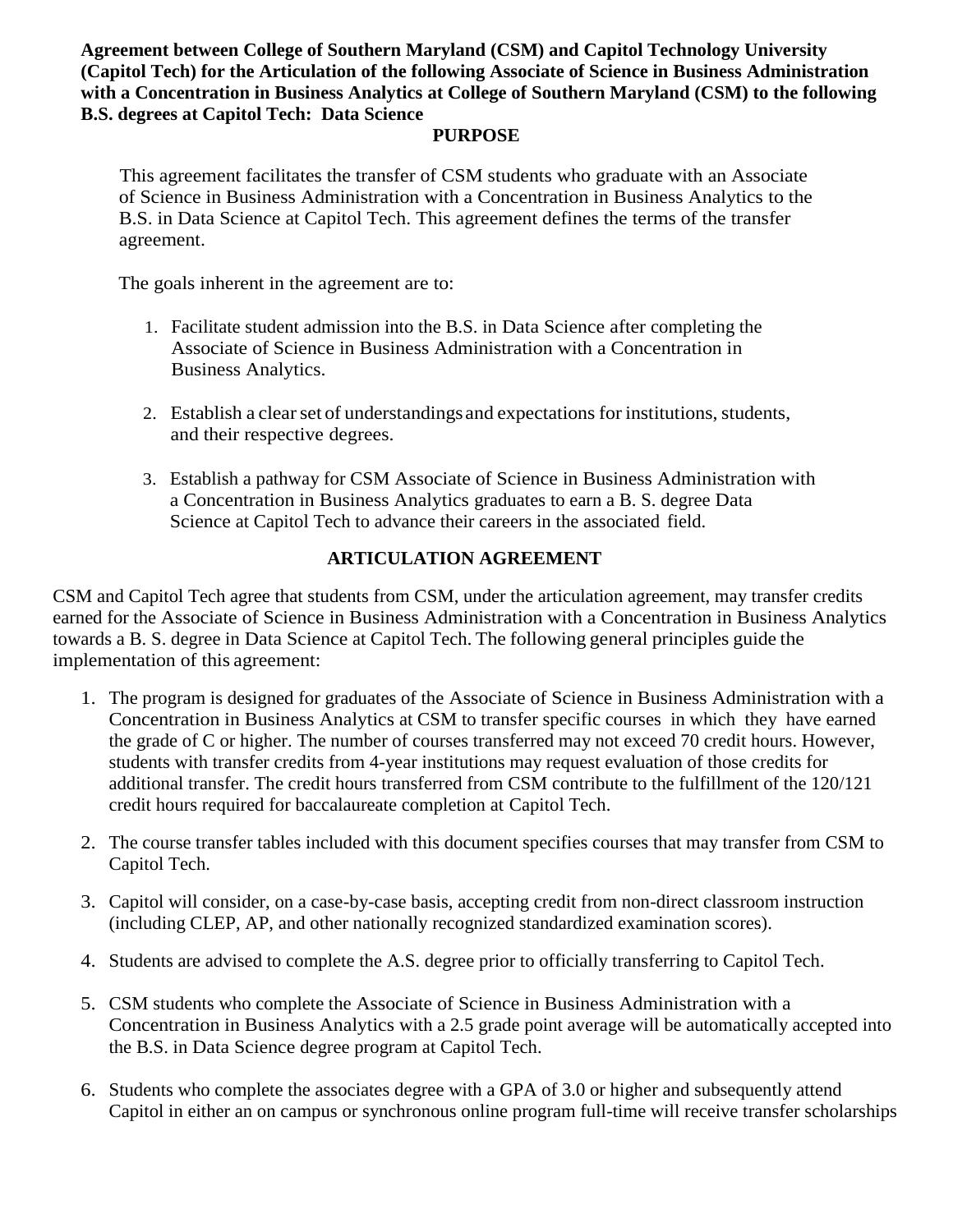of up to \$10,000 per year.

- 7. Students who transfer to Capitol's asynchronous eight-week term programs will qualify for the partner tuition rate (\$360 per credit hour for 2020-2021)
- 8. At the request of CSM, Capitol Tech will provide general information on the academic progress of CSM students enrolled in any of the Capitol Tech's B.S. programs. Any feedback must adhere to FERPA requirements.
- 9. The Capitol Tech BS in Construction Safety is a Board of Certified Safety Professionals (BCPS) QAP program. Upon graduation, graduates of a BCPS QAP program like this are eligible to apply for the Graduate Safety Practitioner® (GSP®), a BCSP-approved credential necessary to apply for the Certified Safety Professional® (CSP®). In order for Capitol Tech to obtain this status, all the safety, math, and science courses we offer in this program include their mandatory criteria.
- 10.CSM and Capitol Tech agree to monitor the performance of this agreement when any changes to program curriculum occur.
- 11.CSM and Capitol Tech agree to publicize this agreement on their web sites.
- 12.The course transfer tables are subject to a five-year review for updating and revising as necessary by the appropriate CSM and Capitol Tech officials without affecting the signed agreement.
- 13.Either party may terminate the agreement with 60 days advance written notice to the other. Termination of the agreement will not affect any students currently enrolled in the Associate of Science in Business Administration with a Concentration in Business Analytics who are taking courses at Capitol or who are accepted into the Data Science at Capitol Tech.
- 14.This agreement becomes effective on the date that the last authorizing party has signed the agreement. The last signer will write the date on the signature page.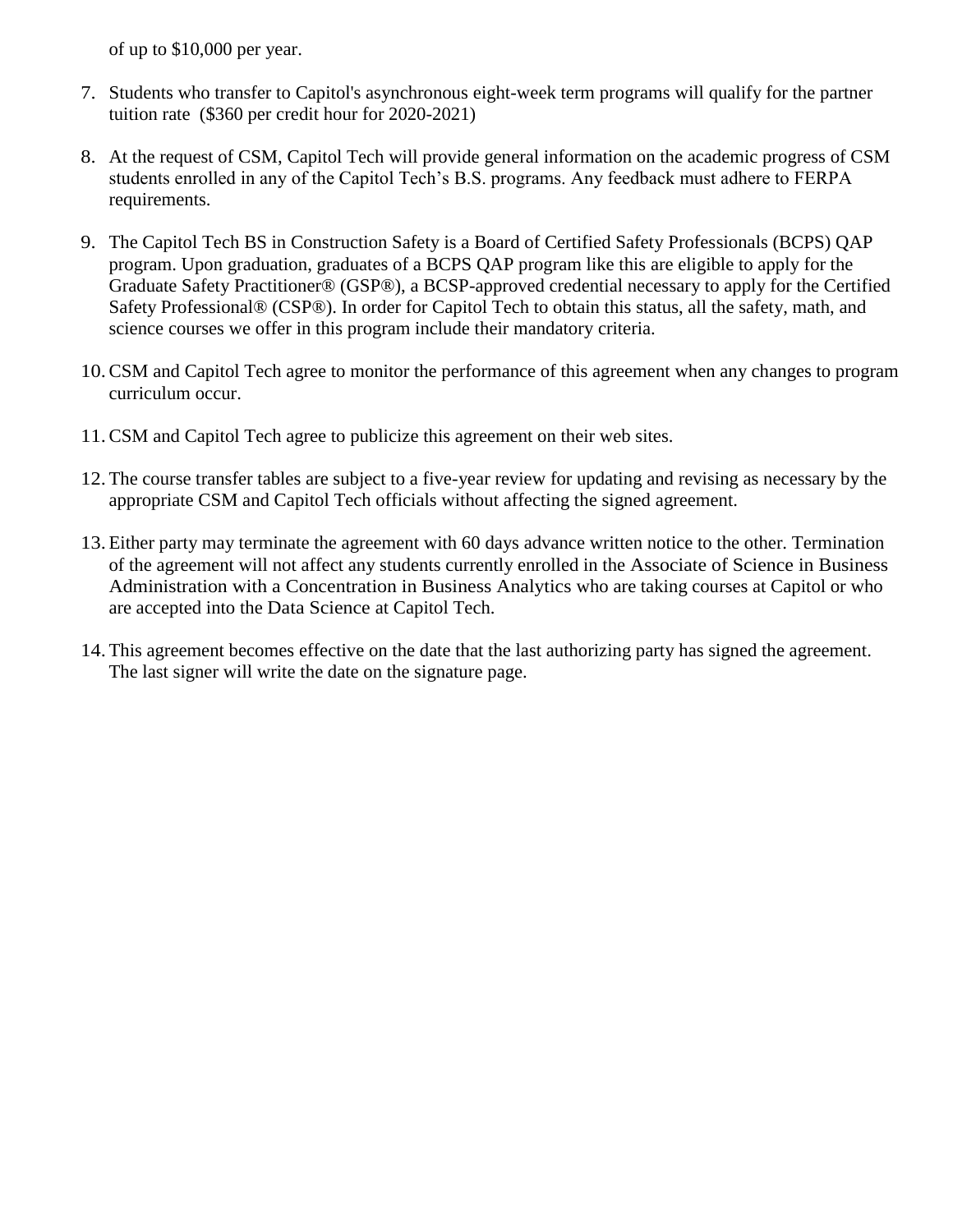## **Course Requirements for BACHELOR OF SCIENCE in DATA SCIENCE Degree**

Bachelor of Science (122 Credits)

| <b>COURSE NUMBER, TITLE and NUMBER of CREDITS</b> |                                                             |                                          | <b>COURSE NUMBER, TITLE and NUMBER of CREDITS</b>                                          |                                  |  |
|---------------------------------------------------|-------------------------------------------------------------|------------------------------------------|--------------------------------------------------------------------------------------------|----------------------------------|--|
| 33 Credits<br><b>Business Management</b>          |                                                             |                                          | <b>42 Credits</b><br><b>Analytics</b>                                                      |                                  |  |
|                                                   | BUS-270 Financial Accounting (3)                            | <b>ACC-2010</b>                          | CS-120 Intro to Programming Using Python (3)                                               |                                  |  |
|                                                   | BUS-275 Human Resource Management (3)                       |                                          | $CS-150$ Programming in C $(3)$                                                            |                                  |  |
|                                                   | BUS-279 Introduction to Leadership (3)                      |                                          | BUS-101 Introduction to Data Science (3)                                                   |                                  |  |
|                                                   | BUS-289 Entrepreneurship & Small Business<br>Management (3) |                                          | CS-220 Database Management (3)                                                             | ITS-1120                         |  |
|                                                   | BUS-301 Project Management (3)                              |                                          | CS-240 Introduction to Data Mining (3)                                                     |                                  |  |
|                                                   | BUS-358 Internship (3)                                      |                                          | BUS-240 Statistical Methods in Data Science (3)                                            |                                  |  |
|                                                   | BUS-378 Legal Environment of Business (3)                   | <b>BAD-2070</b>                          | BUS-245 Writing and Communication in Data<br>Science (3)                                   |                                  |  |
|                                                   | BUS-386 Organizational Theory/Behavior (3)                  |                                          | BUS-284 Data Identification & Collection<br>Strategies (3)                                 |                                  |  |
|                                                   | BUS-410 Strategic Management (3)                            |                                          | BUS 310 Data Mining for Effective Decision<br>Making (3)                                   |                                  |  |
|                                                   | CS-457 Senior Design Project I (3)                          |                                          | CS-350 Data Visualization (3)                                                              |                                  |  |
|                                                   | CS-458 Senior Design Project II (3)                         |                                          | CS-360 Text Mining and Natural Language<br>Processing (3)                                  |                                  |  |
|                                                   |                                                             |                                          | CS-370 Computer Vision (3)                                                                 |                                  |  |
|                                                   |                                                             |                                          | BUS-443 Marketing Analytics: Decision Making in<br>the Information Age $(3)$               |                                  |  |
|                                                   |                                                             |                                          | CS-440 Advanced Machine Learning (3)                                                       |                                  |  |
|                                                   |                                                             |                                          | <b>Electives</b>                                                                           | <b>6 Credits</b>                 |  |
|                                                   |                                                             |                                          | 1.Elective                                                                                 | FYS-1010                         |  |
|                                                   |                                                             |                                          | 2.CT-102                                                                                   | ITS-1050                         |  |
| <b>Mathematics &amp; Science</b>                  |                                                             | 20 Credits                               |                                                                                            |                                  |  |
|                                                   | MA-112 Intermediate Algebra (3)                             |                                          | <b>Humanities &amp; Social Sciences</b>                                                    | 21 Credits                       |  |
|                                                   | MA-114 Algebra & Trigonometry (4)                           | $\ast$                                   | BUS-174 Intro to Business and Management (3)                                               | BAD-<br>1015/<br><b>ECN-1015</b> |  |
|                                                   | MA-128 Statistics (3)                                       | MTH-1015                                 | EN-101 English Communications I (3)                                                        | <b>ENG-1010</b>                  |  |
|                                                   | MA-261 Calculus I (4)                                       | MTH-1200 or<br>1560                      | EN-102 English Communications II (3)                                                       | <b>ENG-1020</b>                  |  |
|                                                   | BUS-247 Quantitative Methods for Business<br>Analytics (3)  |                                          | HU-331 OR HU-332 Arts and Ideas (3)                                                        |                                  |  |
|                                                   | Science Elective (3)                                        | <b>SCE-1010</b>                          | Humanities Elective (3)                                                                    | COM-<br>1010 or<br>1650          |  |
| <b>Evaluated by (list below):</b>                 |                                                             | Date:                                    | SS-351 Ethics (3)                                                                          | <b>PHL 1150</b><br>or 1430       |  |
| 1.                                                |                                                             |                                          | Social Science Elective (3)                                                                | Social<br>Sciences               |  |
| 2.                                                |                                                             | Schools transferred in from:             |                                                                                            |                                  |  |
| 3.                                                |                                                             | $T_3 =$<br>$T_1 =$<br>$T_4 =$<br>$T_2 =$ |                                                                                            |                                  |  |
| <b>Initial:</b><br><b>Student's First Name:</b>   |                                                             |                                          | Comments: * Elective credit will be used in place of these courses.<br>ECN-2020 & ECN-2025 |                                  |  |
| <b>Student's Last Name:</b>                       |                                                             |                                          |                                                                                            |                                  |  |

**Students are required to complete FS-100 (Freshman Seminar) unless the student has transferred 24 credit hours or greater. A student may be required to complete MA-005, and/or EN-001, and/or CS-100 based on placement test results.**